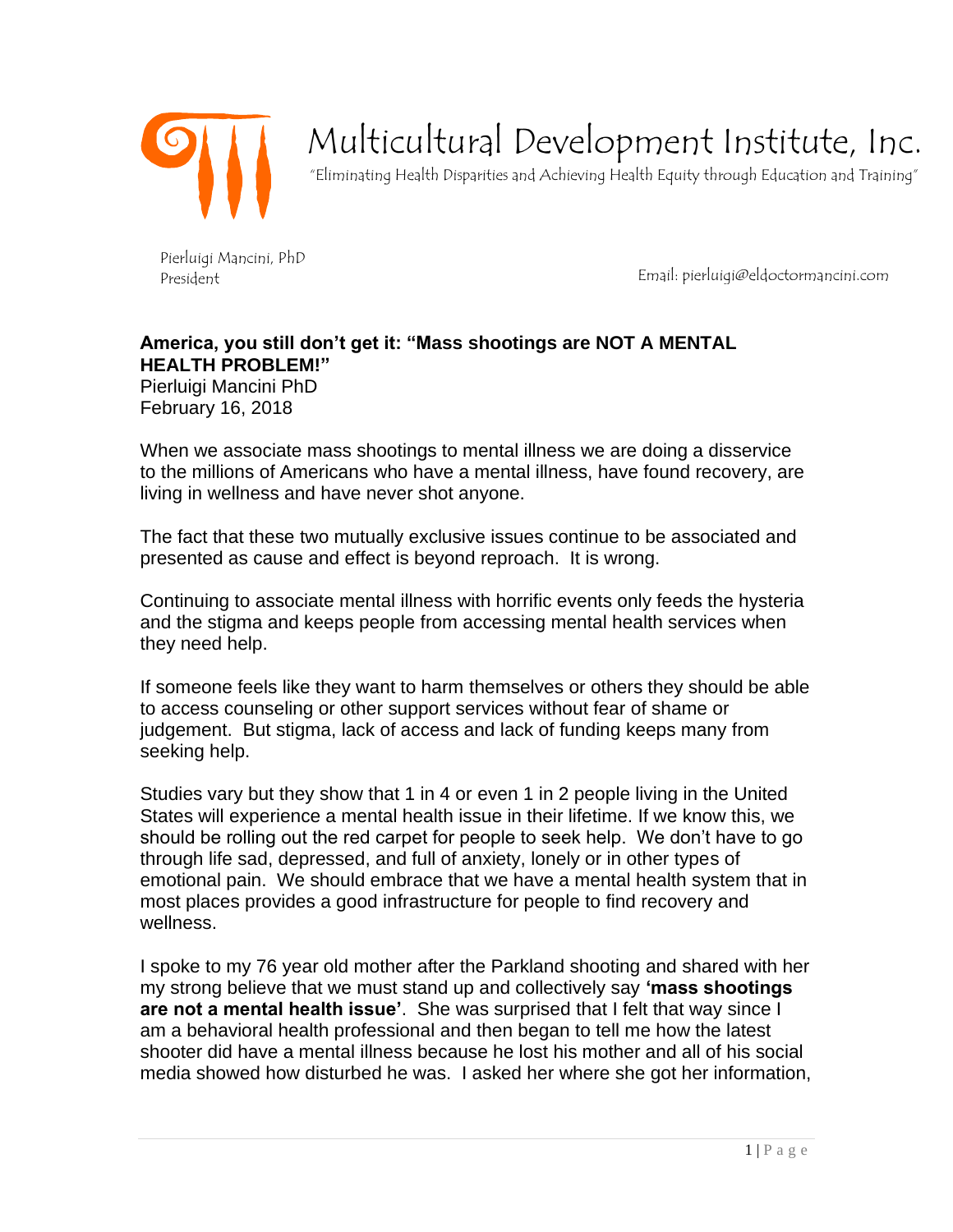'watching the news' she answered. America: Losing your mother is not a mental illness!

Every day, by using multiple methods of distribution, the association of mass shootings, and other horrific acts, are being spoon fed to the world and wrongly associated with mental illness.

The most common mental health diagnosis are anxiety and depression. The National Alliance on Mental Illness reports that approximately 20% of people living in the United States will experience a mental health issue during the year. About 18% of adults struggle with anxiety disorders like PTSD, OCD or various phobia, the most common disorders. Another 7% or so struggle with depression. Then you have conditions like schizophrenia, anorexia, bipolar disorder, borderline personality disorder, and so forth.

Millions of Americans suffer from anxiety, depression and other disorders and many of them have guns yet they don't go in mass shooting sprees.

Having problems, grieving, being upset, and being angry are not mental illnesses. As human beings we all experience these emotions, but most of us don't go shooting others when we are having these feelings. If we are lucky we find qualified people to help us overcome these issues.

A recent story in Psychology Today provides some clarification about the erroneous link between mental illness and violence: *"The supposed link between mental illness and violence is so ingrained in our culture that stories like the above need only suggest that the perpetrator was depressed in order to satisfy a need for an explanation. Research reveals a far different story, however. People with mental illnesses are actually far more likely to be victims rather than perpetrators of violence (Appleby et. al., 2001). Those with severe mental illnesses (schizophrenia, bipolar disorder, psychosis) are actually 2.5 times more likely to be victims of a violent crime than the general population (Hiday, 2006). A 2011 study found that in order to prevent one violent homicide by a person with schizophrenia, 35,000 patients deemed to be at a high risk of violence would need to be detained (Large et. al., 2011). And yet the link persists. A 2013 survey conducted after the Newtown shooting found that 46 percent of Americans believe that persons with a serious mental illness are "far more dangerous than the general population" (Barry et. al., 2013)."*

Unfortunately some people feel that causing harm or death to others will bring them some relief for some problem or emotional pain they were having. But it is not due to mental illness.

The difference is that each one of us manages emotions differently. Some of us are taught to accept our emotions, to talk things out, to write in a journal, to exercise, to surround ourselves with loved ones who will provide comfort and